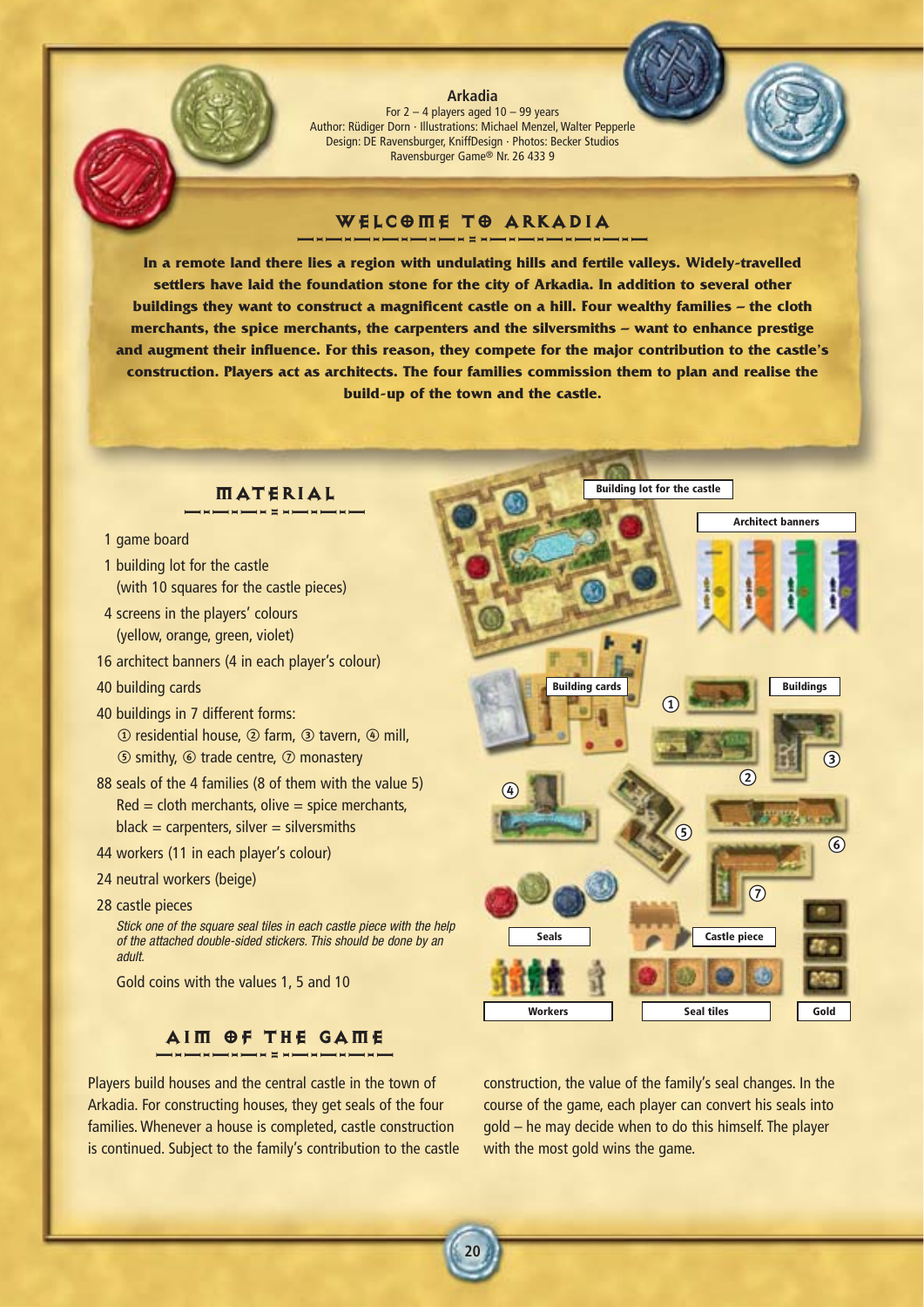# PREPARATION

If you are playing for the first time, punch out the elements carefully.



Stick one of the 28 square seal tiles in each castle piece as shown in the illustration.

For the first game we recommend the set-up shown on page 7 of these rules. This will make it easier to learn the game. Set the game board up as described and then continue reading here.

Now proceed as follows for the preparation of the game:

- Place the game board in the centre of the table.
- The building lot for the castle is placed in the grid so that



no square with a tent camp (see illustration on the left) is covered.

• Each player gets a screen (construction tent) as well as the 4 architect banners and

3 workers of their colour. The four banners are suspended on the top of the screen facing outwards. Place the 3 workers behind your screen.

- The remaining workers (including the neutral beige ones) form the general pool that is placed next to the game board.
- The castle pieces are distributed on the three pool areas at the border of the game board as follows: Place 12 pieces (3 red ones, 3 olive ones, 3 silver ones and 3 black ones) on the pool areas for the first and second floor of the castle respectively. Since there are only 8 squares, you stack up 2 pieces of the same colour on the squares at the border of the game board. The remaining 4 castle pieces are placed on the 4 coloured pool squares for the third floor. The 4 neutral pool squares for the third floor remain empty at the moment. They will be used in the course of the game.
- Sort the buildings by their forms and place them next to the game board.
- The seals and the gold are placed next to the game board, too.
- Shuffle the building cards thoroughly. Each player gets 4 cards, face down. Place 3 additional cards face-up next to the game board. Form a stack with the remaining cards and place it on the table, face down.

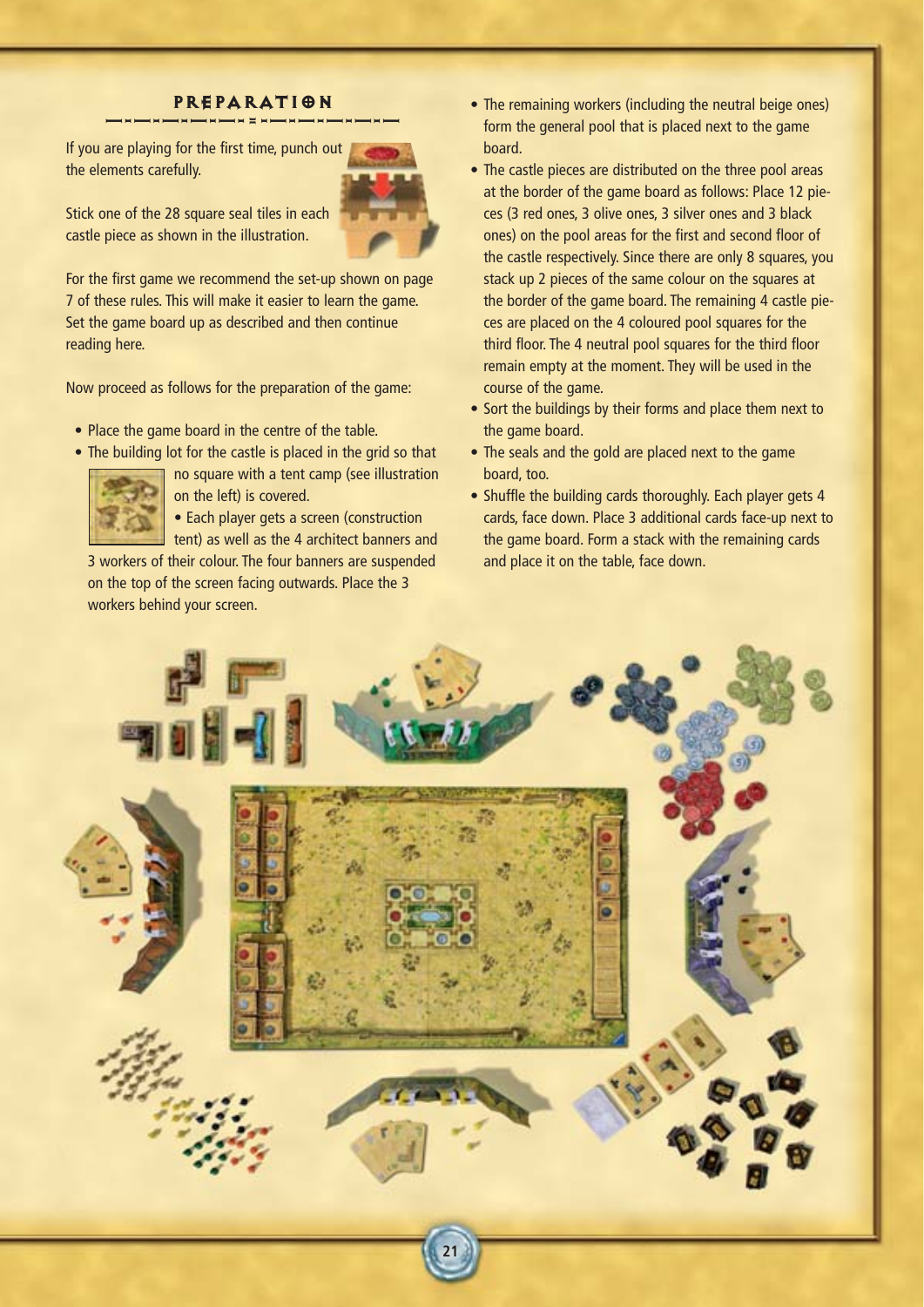# HOW TO PLAY

-—-—-—-—-=-—-—-—-—-

The youngest player starts. Then, play continues in a clockwise direction.

**A player's turn is divided into two parts:**

## **1. MUST**

The player chooses one of the following possibilities:

A) Playing a building card and laying out the corresponding building

**or**

B) Introducing one or several workers

## **2. CAN**

Afterwards, the player may use one of their architect banners.

## **The possibilities in detail:**

# **1. MUST**

## **A) Laying out a building**

The player chooses a building card from his hand, takes the building shown on this card and places it on the game board so that it

- is horizontally or vertically adjacent to any building already placed (the building lot for the castle is also considered as a building) and / or
- is adjacent to any worker already placed (independent of its colour).

The squares covered by the building must be vacant, that is without any other building or worker on it.

Place a seal of the colour shown on your played building card on the building. The seal indicates that the building is still under construction and which family has placed the order.

The played building card is placed on a discard pile and is thus out of game. Then the player adds a new card to their hand so that they have four cards again. He either chooses one of the three face-up cards or draws the top card from the face-down stack. If the player has chosen one of the three face-up cards, he immediately turns over a new card from the stack in order to replenish the face-up cards.

### **Neutral workers:**

On the game board, some squares show tent camps in which players can recruit



migrant (= neutral) workers. These tent camps are not considered as buildings so they can be covered. If a player places a building on the game board hereby covering a tent camp, he may immediately take neutral workers from the pool – one neutral worker per square showing a tent camp that he has just covered. The neutral workers are placed behind the player's screen.

# **Example for laying out a building (see illustrations below):**

Green plays a building card that shows a trade centre and the cloth merchants' red seal. Green takes a trade centre from the pool and places it on the game board.





#### *Illustration 1*

*shows four of many possible places to lay out the building: In possibility ① the trade centre is adjacent to an already placed worker. In both possibilities* 2*and* 3*it touches another building. And in possibility* 4*it is even adjacent to two buildings and one worker.*



#### *Illustration 2*

*shows three possibilities how the building may not be laid out. In possibility* 5*the trade centre covers part of the already constructed monastery. In the possibilities* 6*and* 7*it neither touches a worker nor a building (diagonally is not enough). The player chooses possibility*  $\Phi$  *and places the building accordingly on the game board (ill. 3).*

**22**



#### *Illustration 3*

*Since the trade centre covers a tent camp, Green takes a neutral worker from the general pool and places it behind his screen. Then, he places a red seal (shown on the played building card) on the trade centre. Afterwards, he draws a new building card and finishes his turn.*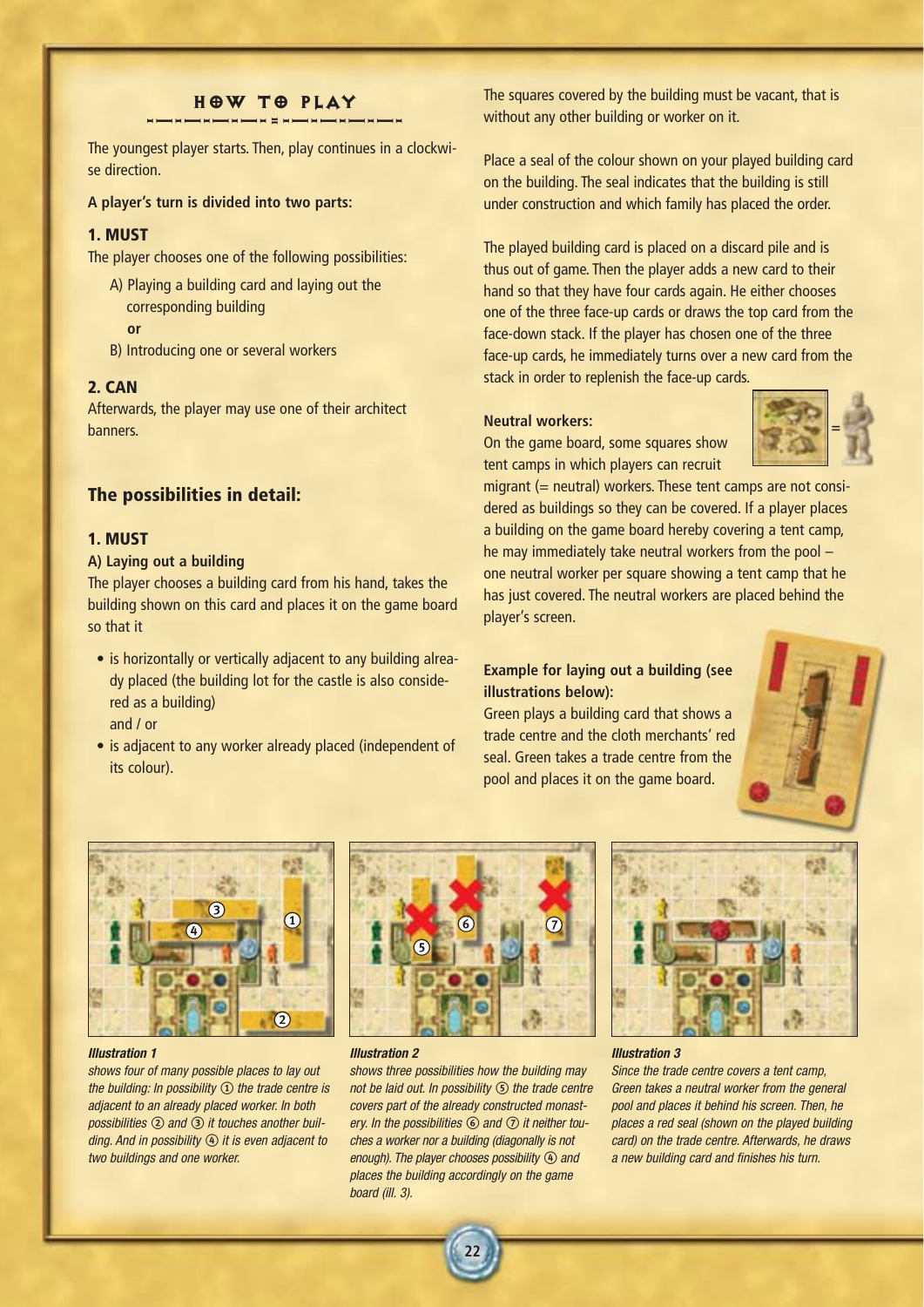### **B) Introducing workers**

The player chooses any building on the game board. He places any number of his own and / or neutral workers from their pool behind the screen on vacant squares that are horizontally or vertically adjacent to this building. **Important:** All workers that a player introduces during their turn have to touch one and the same building. Once the workers are placed on the board, they remain on the square on which they have been introduced for the whole game. They are never moved or removed.

*Note: If a player places a worker on a tent camp, he does not get any neutral worker. An example for introducing a worker is shown at the bottom on the right.*

## **A building is completed:**

If a building is completely enclosed because of an action (either "A: Laying out a building" or "B: Introducing workers"), it is **completed**. Consequently the ➔ **payout** and the ➔ **continuation of the castle construction** are triggered.

A building is completely enclosed if all **horizontally and vertically** adjacent squares are occupied (either by workers, by other buildings or by the border of the game board).

➔ **Payout:** All players who have introduced workers next to this building receive seals. For each of his own workers who is (horizontally or vertically) adjacent to the enclosed building, the respective player gets a seal of the colour of the seal lying on the building. The player whose turn it is gets the seal of the completed building in addition (as he has triggered the payout). Players place their seals behind their screen.

### Important: You do not get any seals for neutral workers!

*Note: It is possible for several buildings to be completed at the same time. In this case, each building is evaluated separately, so that one worker can earn several seals. Besides, it can happen that a building is placed so that it is immediately enclosed itself. In this case a normal payout is triggered. If there are not enough normal seals, players can exchange 5 seals for a bigger seal with the value 5.*

# ➔ **Continuation of castle construction:** Afterwards, the player whose turn it is places one castle piece **per newly enclosed building on the building lot for the castle.**

*Note: The castle indicates the value of the family's seals. The building lot consists of 10 squares that show 2 seals of each family. At the beginning of the game, each seal is thus worth 2 pieces of gold. In the course of the game, castle pieces are placed on the 10 squares of the building lot – next to each other and on top of each other. For this reason, the value of the individual seals changes, since it depends on the number of family seals that is actually visible on the 10 squares of the castle when looking at the castle from a bird's-eye view.*

When placing a castle piece, players have to observe the following rules:

At first, the castle's first floor has to be constructed, before beginning the second floor. The player chooses any castle piece from the building material for the first floor and places it on any still vacant square of the building lot.

As soon as all 10 squares of the lowest floor are occupied in this way, the remaining 2 pieces of the pool for the first floor are added to the pool for the third floor (and placed on two of the four vacant neutral squares on the border of the game board). Afterwards, the second floor is constructed in the same way with the pieces of the second pool. As soon as the second floor is completed, the remaining 2 pieces are again added to the pool for the third floor.

Attention: When the second floor is completed, the end of the game has begun (see page 6).

## **Example for introducing workers and a following payout:**



*Violet chooses possibility 1 B) "Introducing workers". He selects the trade centre. Next to this trade centre, he may now place any number of workers of his pool. He introduces two of his own workers (violet) and a neutral one. So both the trade centre and the monastery are completely enclosed.*

#### *The payout is triggered:*

**23**

*Orange receives a red seal from the general pool, since one of his workers participated in constructing the trade centre. Violet has two workers next to the trade centre and thus gets two red seals from the general pool. In addition, he receives the red seal lying on the trade centre.*

*Yellow and Green both get two olive seals from the general pool for the monastery's construction. Violet receives an olive seal from the general pool and again the seal that lies on the monastery.*

*Then Violet may place any two castle pieces from the pool for the first floor on the building lot for the castle. He chooses the two black pieces since he has already collected many black seals in previous rounds.*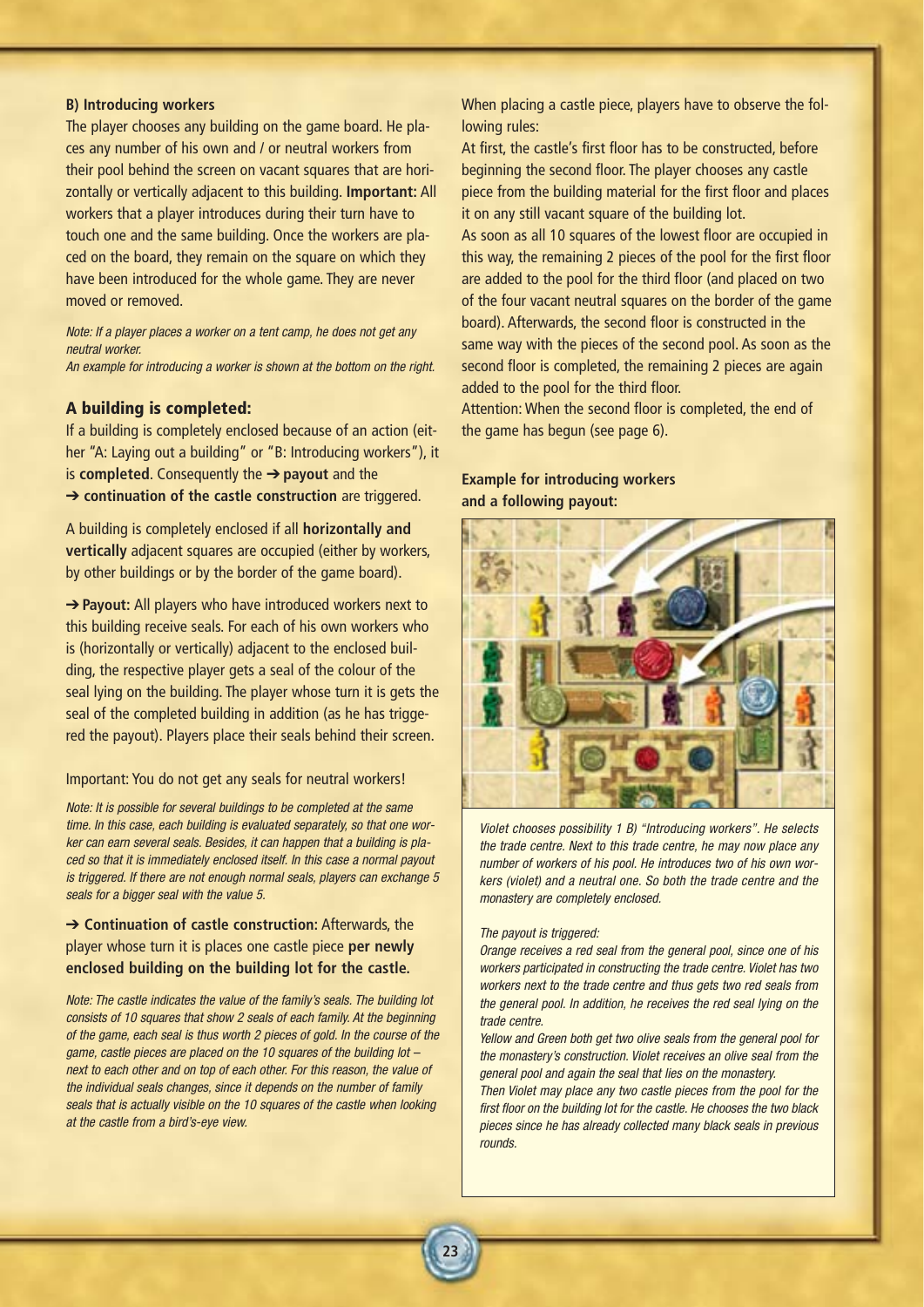## **2. CAN: Use the architect banner**

At the end of each of their turns, players may decide if they want to use one of their 4 architect banners. If they play it, they get two workers of their colour from the general pool for it (the banner is then out of game).

In addition, after having played their banner, players can execute an evaluation only for themselves:

The player can convert any number of their collected seals (even from different families). They return them to the general pool and receive gold in exchange. A seal's value depends on the current state of the castle. The number of the castle squares of the corresponding colour visible from a bird's-eye view determines a seal's value. The player may decide himself which seals he wants to exchange and gets the corresponding number of gold coins for it. So during each game, each player can execute a maximum of 4 evaluations for himself in order to get gold. In addition, there is one final evaluation at the end of the game.

#### **Example:**



*At the end of his turn, Green plays one of his architect banners and gets 2 green workers from the general pool for it. Then he executes an evaluation for himself: He exchanges 7 seals of the cloth merchants (red) and 5 seals of the silversmiths (silver). From a bird'seye view on the castle, 3 red and 4 silver squares are visible. Green gets*

| 7 red seals    | x 3 red squares    | $= 21$ gold coins |
|----------------|--------------------|-------------------|
| 5 silver seals | x 4 silver squares | $= 20$ gold coins |

*41 gold coins*

**24**

# END OF THE GAME

The end of the game begins as soon as a player places the last castle piece on the second floor of the castle. The remaining two castle pieces are added to the pool for the third floor. The player ends his turn as usual (he can for example execute one more evaluation if he still has an architect banner).

*Note: If a player has completed several buildings during their turn, so that they may place several castle pieces, the two last pieces from the pool for the second floor are always added to the pool for the third floor first. If the player may then place further pieces, they take them from the pool for the third floor (that now consists of 8 pieces) and places them in the third floor.*

At this stage of play, each player may still execute one last turn. The player who has begun the end of the game will be the last to play. If during this last round buildings are completely enclosed, players use castle pieces from the pool for the third floor. After this last round the game is over. Each player evaluates their remaining seals. This final evaluation is executed as described above.

The player who has now the most gold wins the game.

If two or more players tie for first place, these players can all delight in their wealth – there are several winners.



### *Tactical hints:*

- *1) Try to cover the tent camps when laying out a building! The more neutral workers you get, the easier you can enclose buildings in one go in order to receive the additional seal.*
- *2) Place your workers so that you trigger a payout! You will then get an additional seal.*
- *3) Do not play building cards whose seal's colour is currently the most valuable! Other players could complete the building and get many seals.*
- *4) Use the architect banners in time in order to get new workers! It could make sense to use a banner without executing an evaluation. It is not the number of evaluations, but the right moment that decides the game.*
- *5) Watch out for the end of the game! Workers that you have not yet introduced are worth nothing at the end of the game.*
- *6) Keep an eye on the other players' seals! So you can reduce their value by deliberately placing specific castle pieces.*
- *7) Introduce your own workers so that they are adjacent to several buildings! So they cash in on each payout.*